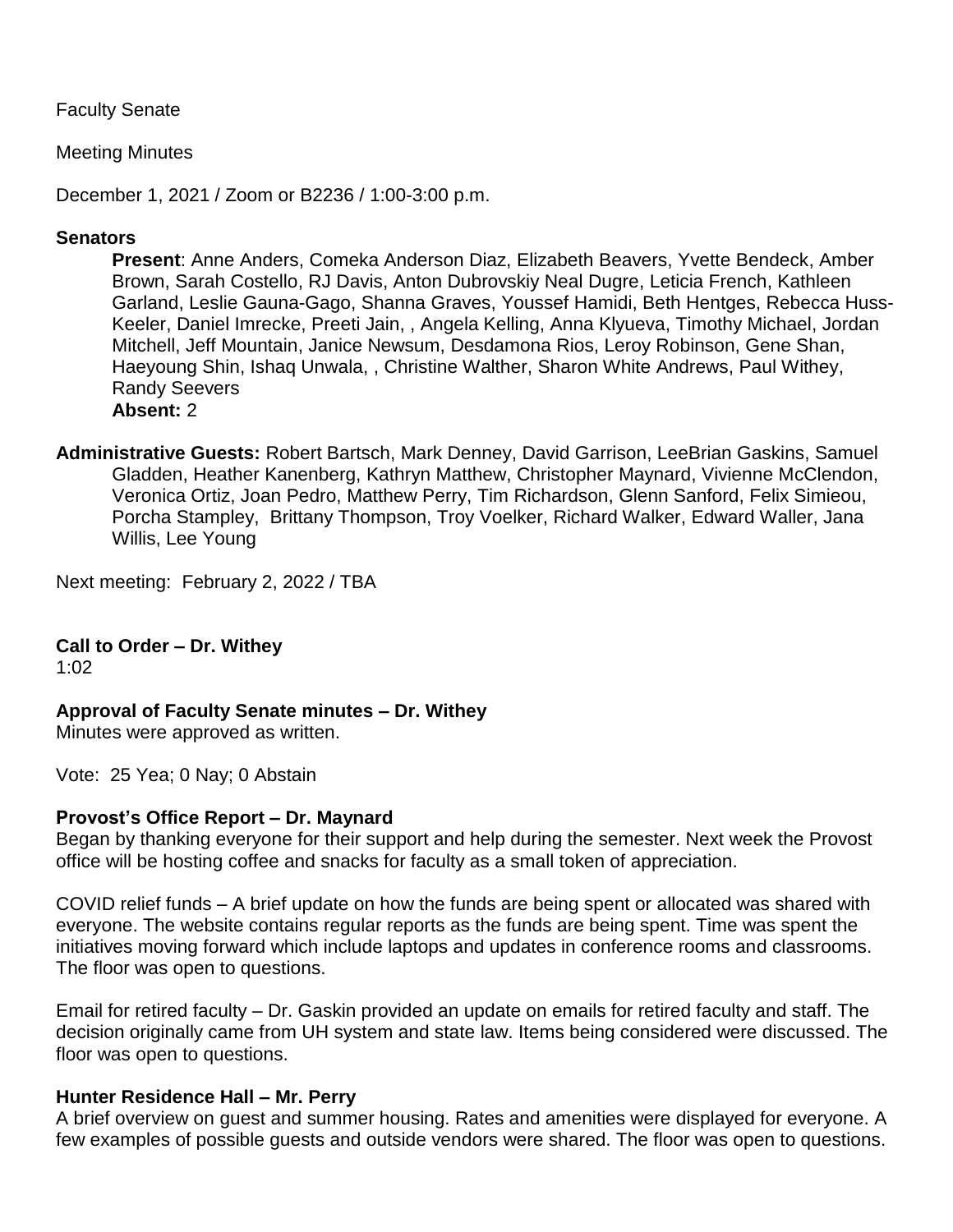### **Library Mission & Vision Statement – Dr. McClendon**

The revised version was shared with everyone. Feedback from senate was considered when the revisions were made.

Vote: 31 Yea; 0 Nay; 0 Abstain

## **Academic Honesty Policy – Dr. Beavers**

The requested revisions from the last meeting were displayed. The senate did not have any additional questions or discussions.

Vote: 31 Yea; 0 Nay; 0 Abstain

Committee Reports are attached. There was discussion about the committee reports as follows:

## **Senate Committee Report – Faculty Life – Dr. Costello**

The committee unanimously agreed on the final Workload Policy that was displayed. The floor was open to questions and discussions.

A motion to send the policy for a full faculty referendum was made and seconded.

Full faculty referendum Vote: 31 Yea; 0 Nay; 0 Abstain

# **Senate Committee Report – Budget & Facilities – Dr. Unwala**

The committee will meet tomorrow. Nothing new was added to the report. No questions were asked.

# **Senate Committee Report – Curriculum – Dr. Huss-Keeler**

The committee will meet on Monday. Nothing was added to the report. No questions were asked.

# **Senate Committee Report – Governance – Dr. Beavers**

Committee meets on the first Thursday of the month. Nothing was added to the report. Questions and discussion occurred.

### **Senate Committee Report – Teaching & Research – Dr. Dubrovskiy**

Results of the faculty survey on evaluations was presented. Discussion from the presentation occurred.

Student Evaluations Centers & Institutes Policy

Nothing to add to the report. No questions were asked.

# **Shared Governance Reports – Drs. Bendeck, Michael, & Garland**

• Facilities & Support Services – Dr. Bendeck

Nothing to add to the report. A few clarification questions were asked.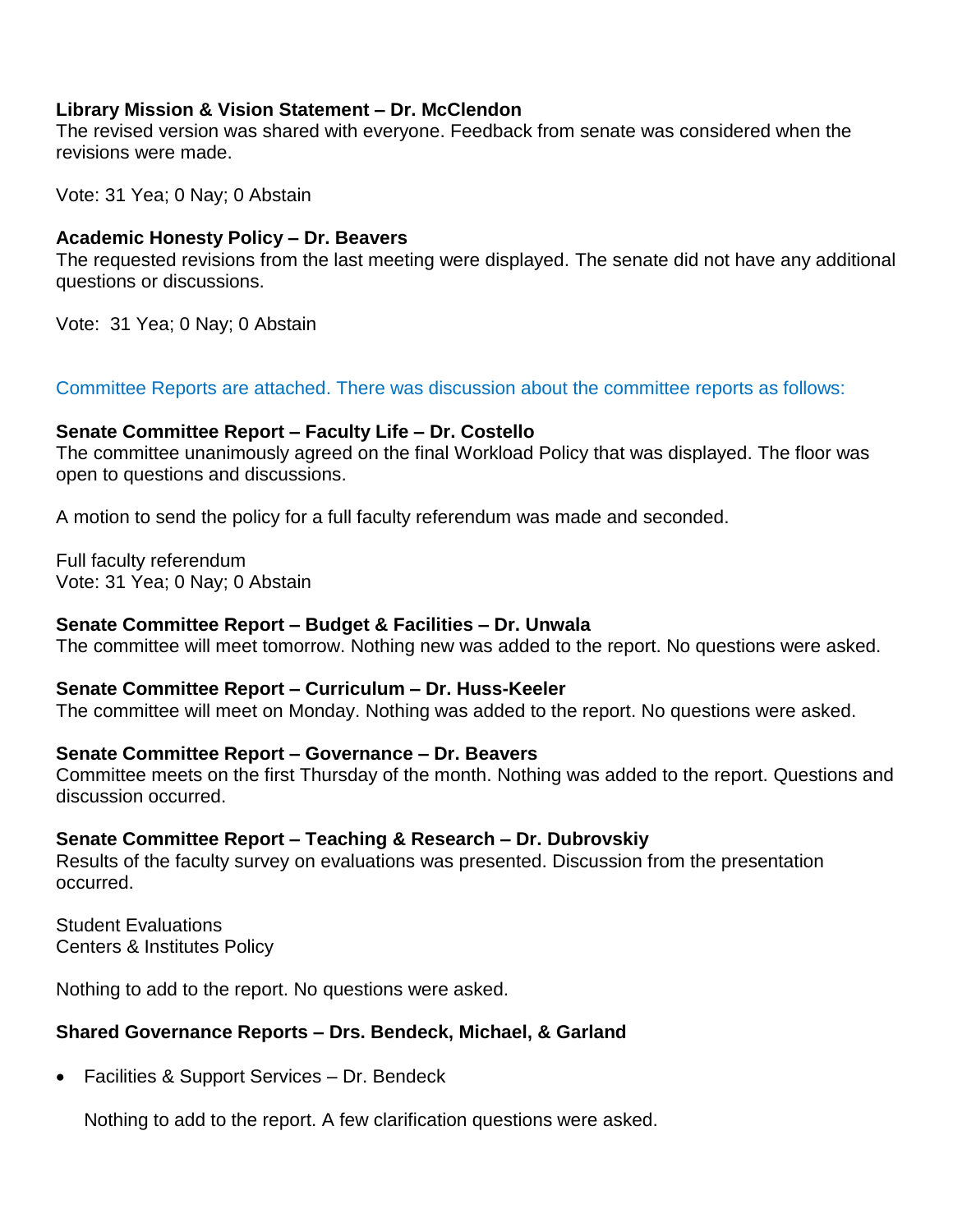• Planning and Budget – Dr. Michael

The meeting will be on 12/21/21. Anyone interested in attending or have questions are encouraged to contact Dr. Michael. No questions were asked.

• University Life – Dr. Garland

Nothing to add to the report. A few clarification questions were asked.

#### **Center for Faculty Development – Dr. Bartsch**

Writing Retreat will be on Wednesday 12/15 and Thursday 12/16. Additional information will be sent to all faculty.

Faculty Development Week is tentatively scheduled on January 25-31 with 10-15 presentations during the week. Additional information will be sent when it is available.

Unofficial International Program Coordinator Day – Thanks were given to Veronica Ortiz for her work in CFD and Faculty Senate.

#### **UTAC Report – Dr. Willis**

A brief report was provided on the issues and work that has been completed by the committee.

#### **New Business – Dr. Walther**

Peer Evaluation is being developed in all four colleges. Faculty have shared all of their concerns with the changes in administration. The floor was open for senators to share concerns and have discussion on concerns and comments they may have received from their faculty.

Senators agreed to continue the discussion despite the scheduled 3:00 meeting time.

Ideas for possible university wide guidelines should be forwarded to Teaching and Research or Faculty Senate.

**Call for Adjournment – Dr. Withey**  3:25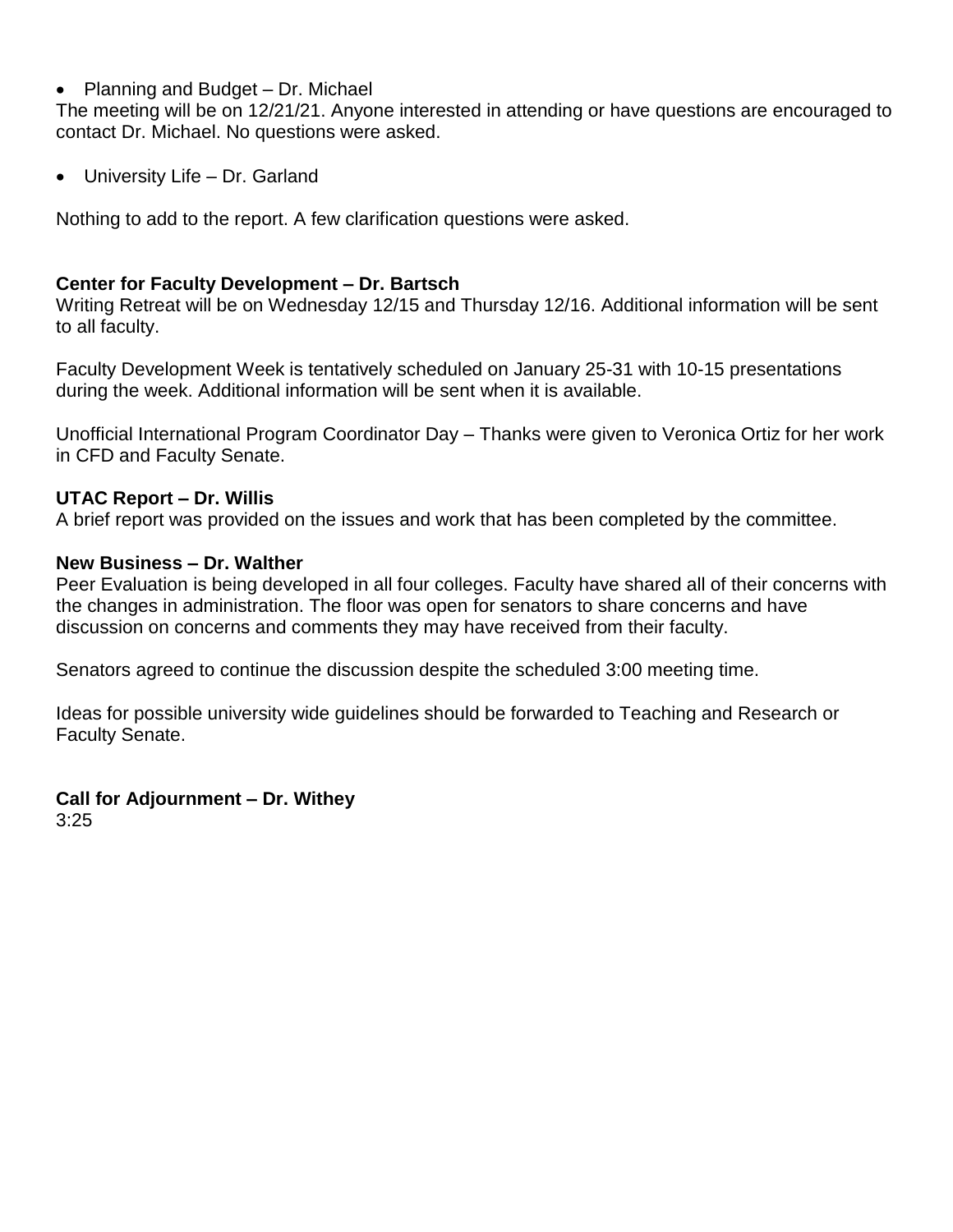#### UHCL Faculty Senate Committee Reports – December 2021

#### *Faculty Senate Committees*

Budget & Facilities Committee – Ishaq Unwala, Chair

- Continue to develop the faculty salary plan, discussing distribution of percentages between merit and equity.
- Waiting on CUPA analysis with cohort universities for CIP code coverage.

Faculty Life Committee – Sarah Costello, Chair

• Faculty Life Committee voted unanimously to pass the new Workload policy.

Teaching & Research Committee – Anton Dubrovskiy, Chair

- Waiting to hear on the progress of moving the Faculty Highlights webpage [\(https://www.uhcl.edu/faculty](https://www.uhcl.edu/faculty-highlights/)[highlights/\)](https://www.uhcl.edu/faculty-highlights/) to a more visible place on the UHCL website.
- Met with Dr. Gaskins (11/8) to discuss teaching evaluations. The productive dialogue will continue after getting additional feedback from SGA and having collected feedback from faculty (through the survey).
- Met on 11/22 to discuss the survey results on teaching evaluations from full-time (105) and part-time (74) faculty. Results will be presented during the Faculty Senate meeting on Dec 1st.
- Asked SGA for their input on student evaluations, on 11/24.
- TRC, SGA, and faculty had an opportunity to ask IDEA rep questions on 11/22. Currently waiting on more materials to be sent from IDEA reps to discuss further.
- TRC will work on Latin Honors and Centers and Institutes Policy before the next Faculty Senate meeting in February.

### Curriculum Committee – Becky Huss-Keeler, Chair

The Curriculum Committee discussed the following items at its November 8th meeting:

- Foreign Transcript Evaluation Policy- Dr. McClendon joined the meeting. This policy was discussed and subsequently withdrawn by the International Initiatives Office for further review.
- UHCL Credit Bearing Certificate Policy- Dr. Maynard joined the meeting, and this draft policy was discussed. Members were encouraged to take the draft policy to their colleges for feedback. Discussion will continue at the upcoming Dec. 6 meeting.
- The committee will also discuss a proposal from HSH for an additional writing course to be added to the choices to fulfill Core Curriculum writing requirements.

Governance Committee – Elizabeth Beavers, Chair

• The governance committee continues to discuss the current Faculty Handbook and we are focused on generating recommendations for revising. Specifically, we have analyzed the policies for which need to be revisited by creating a chart and crosschecking all HR related policies. We discussed reorganization of the policies so that they are presented in a manner that aims to increase access and ease of finding by creating a draft outline with policies clustered by key topics.

# *Shared Governance Committees*

The University Life Committee - Kathy Garland, Chair

• No items at this time.

Facilities & Support Services Committee – Yvette Bendeck, Chair

- Parking closure policy
- Parking fees
- Committee by-law updates

Planning & Budget Committee – Tim Michael, Chair

- PBC met last on 11/16/21 at 10:30 AM via Teams. VP of Finance Mr. Mark Denney discussed the upcoming Tuition and Mandatory Fees for the FY23/24 budget biennium. The final proposal will be given to both SGA and PBC in early spring. A presentation is currently available to PBC members via the Teams site.
- Budget Director Ms. Deja Sero presented the current version of the Planning and Budget Calendar for FY23 and discussed the FY23 initiatives process (starting now). She also pointed out that a summary of FY22 initiatives and where they stand is available online via the Planning and Budget Office page as well as in the Teams site for PBC's October meeting.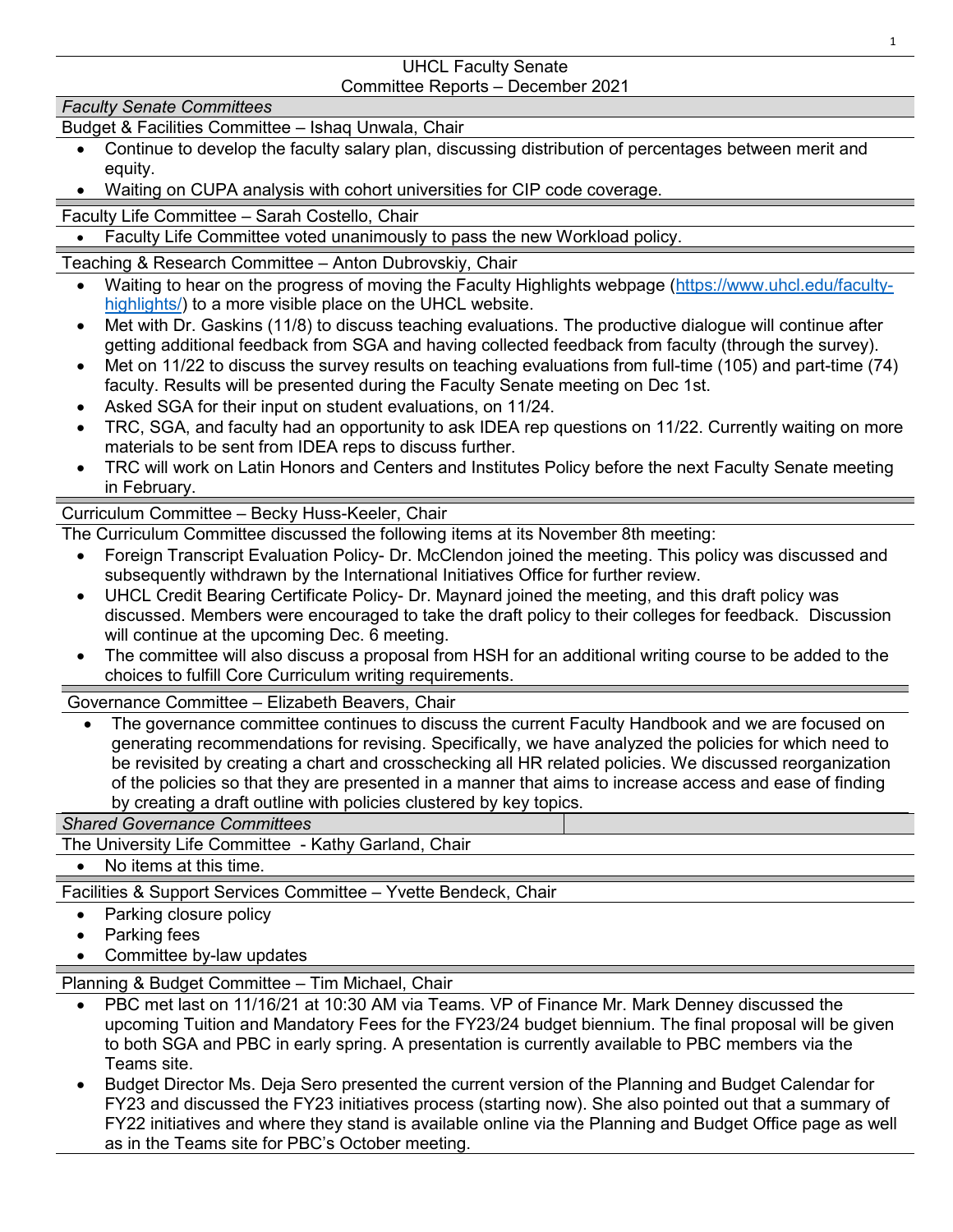• Finally, Dr. Michael showed a summary document that compiled items from the full state budget bill. These items, entitled "Administrative costs as a percentage of Total Expenditures" is something listed for each public university in Texas under the section "A.1.1. Strategy: OPERATIONS SUPPORT". Our listing is highest among all Texas institutions, at 15.14%. Several committee members questioned whether this number was computed correctly. Dr. Michael agreed to find out the specifics of the calculation along with checking to see if numbers from prior years are available.